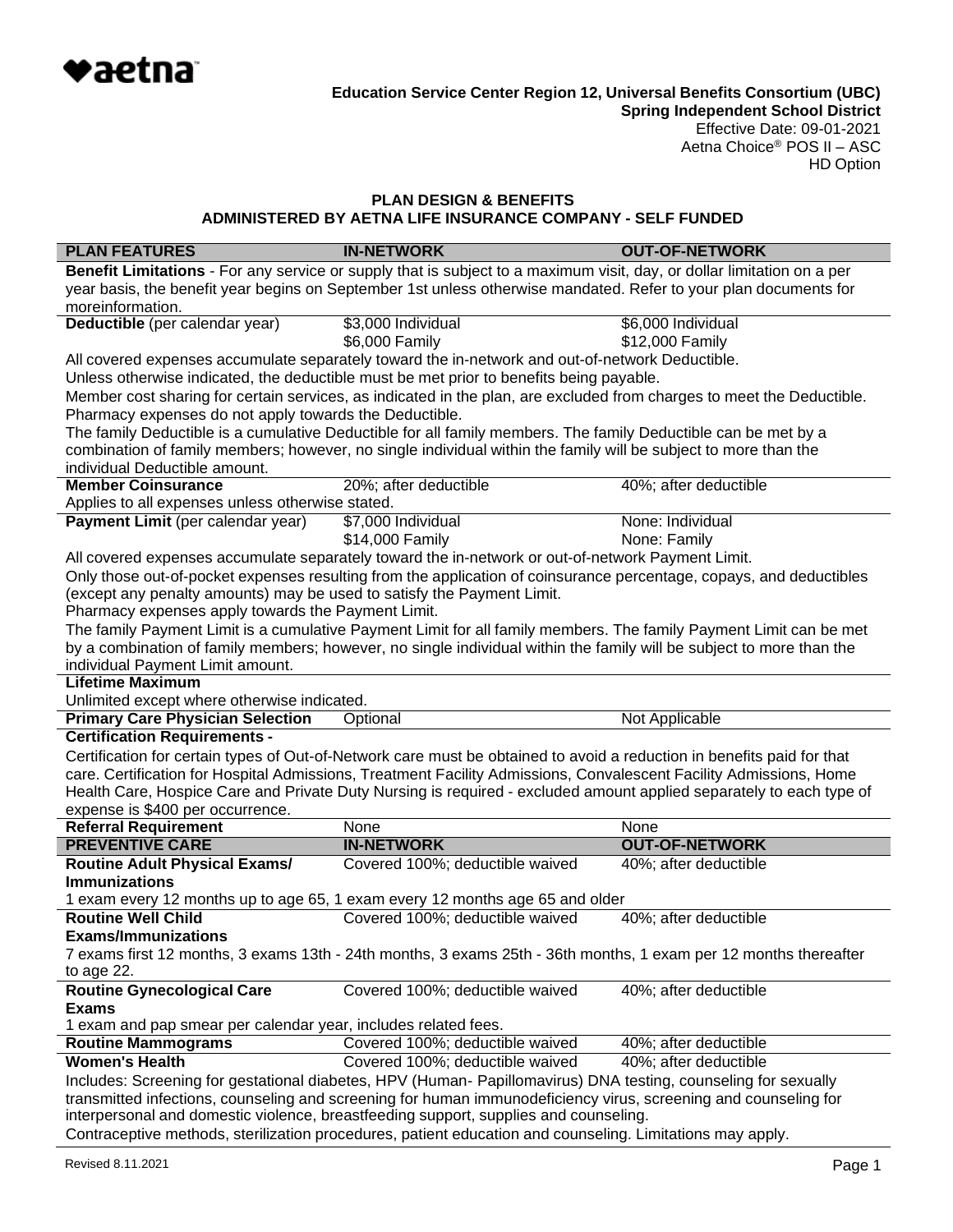

# HD Option

# **PLAN DESIGN & BENEFITS ADMINISTERED BY AETNA LIFE INSURANCE COMPANY - SELF FUNDED**

| <b>Routine Digital Rectal Exam</b>                                                                                  | Covered 100%; deductible waived                                                                                       | 40%; after deductible             |  |
|---------------------------------------------------------------------------------------------------------------------|-----------------------------------------------------------------------------------------------------------------------|-----------------------------------|--|
| Recommended: For covered males age 40 and over.                                                                     |                                                                                                                       |                                   |  |
| <b>Prostate-specific Antigen Test</b>                                                                               | Covered 100%; deductible waived                                                                                       | 40%; after deductible             |  |
| Recommended: For covered males age 40 and over.                                                                     |                                                                                                                       |                                   |  |
| <b>Colorectal Cancer Screening</b>                                                                                  | Covered 100%; deductible waived                                                                                       | 40%; after deductible             |  |
| Recommended: For all members age 45 and over.                                                                       |                                                                                                                       |                                   |  |
| <b>Routine Eye Exams</b>                                                                                            | Covered 100%; deductible waived                                                                                       | Covered 100%; deductible waived   |  |
| 1 routine exam per 12 months.                                                                                       |                                                                                                                       |                                   |  |
| <b>Routine Hearing Screening</b>                                                                                    | Covered 100%; deductible waived                                                                                       | 40%; after deductible             |  |
| <b>Medications</b>                                                                                                  | Certain over-the-counter preventive medications covered 100% in network.                                              |                                   |  |
| <b>PHYSICIAN SERVICES</b>                                                                                           | <b>IN-NETWORK</b>                                                                                                     | <b>OUT-OF-NETWORK</b>             |  |
| <b>Office Visits to Non-Specialist</b>                                                                              | 20%; after deductible                                                                                                 | 40%; after deductible             |  |
| <b>Specialist Office Visits</b>                                                                                     | 20%; after deductible                                                                                                 | 40%; after deductible             |  |
| member's selected PCP.                                                                                              | Includes services of an internist, general physician, family practitioner or pediatrician if the physician is not the |                                   |  |
| <b>Hearing Exams</b>                                                                                                | Covered 100%; deductible waived                                                                                       | Covered 100%; deductible waived   |  |
| 1 routine exam per 12 months.                                                                                       |                                                                                                                       |                                   |  |
| Hearing Aids - \$2,000 every 3 yrs.                                                                                 | 20%; after deductible                                                                                                 | 40%; after deductible             |  |
| <b>Pre-Natal Maternity</b>                                                                                          | Covered 100%; deductible waived                                                                                       | 40%; after deductible             |  |
| <b>Walk-in Clinics</b>                                                                                              | 20%; after deductible                                                                                                 | 40%; after deductible             |  |
|                                                                                                                     | <b>Designated Walk-in Clinics</b>                                                                                     |                                   |  |
|                                                                                                                     | Covered 100%; deductible waived                                                                                       |                                   |  |
|                                                                                                                     | Walk-in Clinics are free-standing health care facilities that (a) may be located in or with a pharmacy, drug store,   |                                   |  |
| supermarket or other retail store; and (b) provide limited medical care and services on a scheduled or unscheduled  |                                                                                                                       |                                   |  |
| basis. Urgent care centers, emergency rooms, the outpatient department of a hospital, ambulatory surgical centers,  |                                                                                                                       |                                   |  |
| and physician offices are not considered to be Walk-in Clinics.                                                     |                                                                                                                       |                                   |  |
| <b>Allergy Testing</b>                                                                                              | Your cost sharing is based on the                                                                                     | Your cost sharing is based on the |  |
|                                                                                                                     | type of service and where it is                                                                                       | type of service and where it is   |  |
|                                                                                                                     | performed                                                                                                             | performed                         |  |
| <b>Allergy Injections</b>                                                                                           | Your cost sharing is based on the                                                                                     | Your cost sharing is based on the |  |
|                                                                                                                     | type of service and where it is                                                                                       | type of service and where it is   |  |
|                                                                                                                     | performed                                                                                                             | performed                         |  |
| <b>DIAGNOSTIC PROCEDURES</b>                                                                                        | <b>IN-NETWORK</b>                                                                                                     | <b>OUT-OF-NETWORK</b>             |  |
| <b>Diagnostic X-ray</b>                                                                                             | 20%; after deductible                                                                                                 | 40%; after deductible             |  |
| (other than Complex Imaging Services)                                                                               |                                                                                                                       |                                   |  |
|                                                                                                                     | If performed as a part of a physician office visit and billed by the physician, expenses are covered subject to the   |                                   |  |
| applicable physician's office visit member cost sharing.                                                            |                                                                                                                       |                                   |  |
| <b>Diagnostic Laboratory</b>                                                                                        | 20%; after deductible                                                                                                 | 40%; after deductible             |  |
| If performed as a part of a physician office visit and billed by the physician, expenses are covered subject to the |                                                                                                                       |                                   |  |
| applicable physician's office visit member cost sharing.                                                            |                                                                                                                       |                                   |  |
|                                                                                                                     |                                                                                                                       |                                   |  |
| <b>Diagnostic Complex Imaging</b>                                                                                   | 20%; after deductible                                                                                                 | 40%; after deductible             |  |
| applicable physician's office visit member cost sharing.                                                            | If performed as a part of a physician office visit and billed by the physician, expenses are covered subject to the   |                                   |  |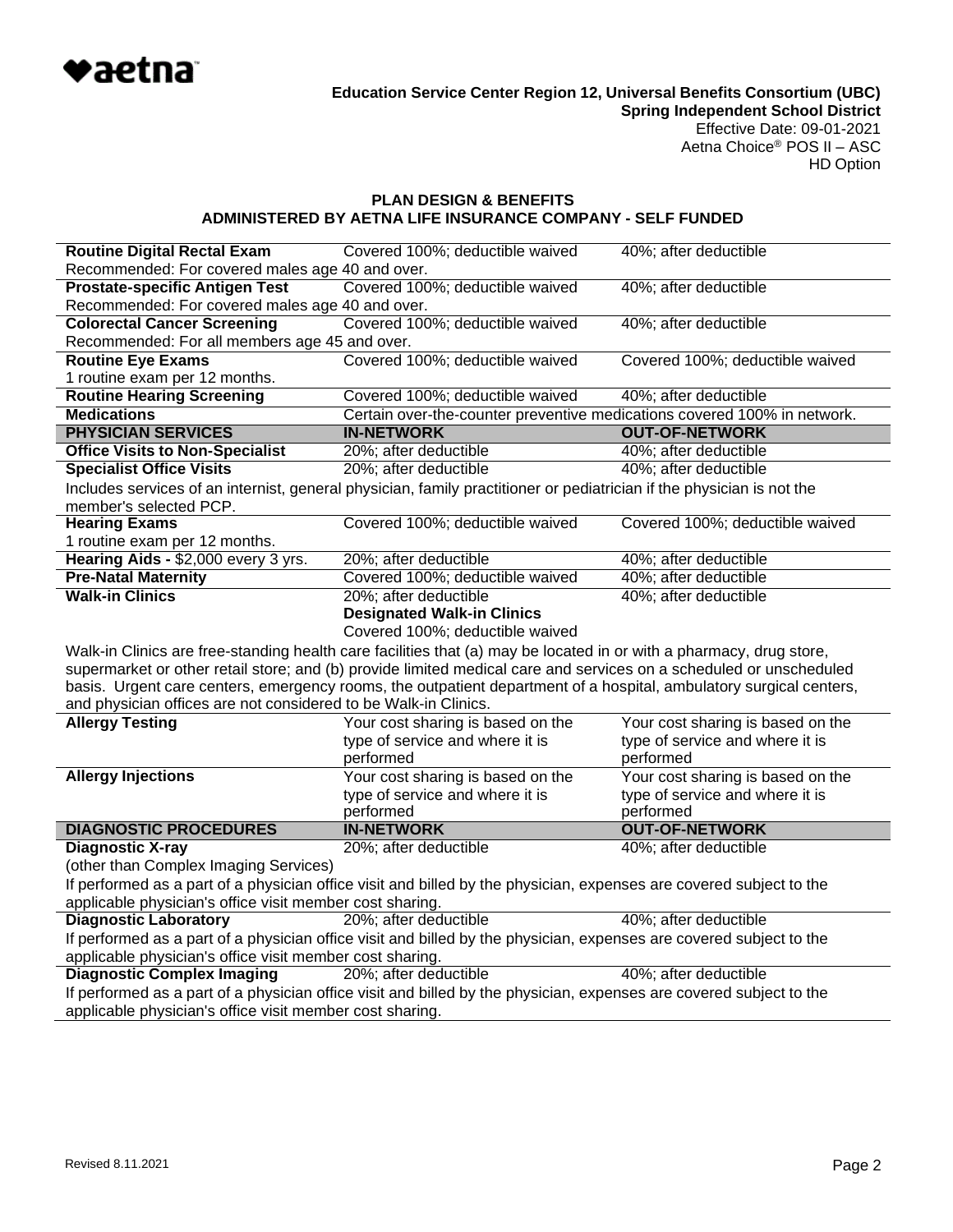

### **PLAN DESIGN & BENEFITS ADMINISTERED BY AETNA LIFE INSURANCE COMPANY - SELF FUNDED**

| <b>EMERGENCY MEDICAL CARE</b>                                                                                            | <b>IN-NETWORK</b>                                                                        | <b>OUT-OF-NETWORK</b>   |  |
|--------------------------------------------------------------------------------------------------------------------------|------------------------------------------------------------------------------------------|-------------------------|--|
| <b>Urgent Care Provider</b>                                                                                              | 20%; after deductible                                                                    | 40%; after deductible   |  |
| <b>Non-Urgent Use of Urgent Care</b>                                                                                     | <b>Not Covered</b>                                                                       | Not Covered             |  |
| <b>Provider</b>                                                                                                          |                                                                                          |                         |  |
| <b>Emergency Room</b>                                                                                                    | 20%; after deductible                                                                    | Same as in-network care |  |
| Non-Emergency Care in an                                                                                                 | <b>Not Covered</b>                                                                       | Not Covered             |  |
| <b>Emergency Room</b>                                                                                                    |                                                                                          |                         |  |
| <b>Emergency Use of Ambulance</b>                                                                                        | 20%; after deductible                                                                    | Same as in-network care |  |
| <b>Non-Emergency Use of Ambulance</b>                                                                                    | <b>Not Covered</b>                                                                       | Not Covered             |  |
| <b>HOSPITAL CARE</b>                                                                                                     | <b>IN-NETWORK</b>                                                                        | <b>OUT-OF-NETWORK</b>   |  |
| <b>Inpatient Coverage</b>                                                                                                | 20%; after deductible                                                                    | 40%; after deductible   |  |
|                                                                                                                          | Your cost sharing applies to all covered benefits incurred during your inpatient stay.   |                         |  |
| <b>Inpatient Maternity Coverage</b>                                                                                      | 20%; after deductible                                                                    | 40%; after deductible   |  |
| (includes delivery and postpartum                                                                                        |                                                                                          |                         |  |
| care)                                                                                                                    |                                                                                          |                         |  |
|                                                                                                                          | Your cost sharing applies to all covered benefits incurred during your inpatient stay.   |                         |  |
| <b>Outpatient Hospital Expenses</b>                                                                                      | 20%; after deductible                                                                    | 40%; after deductible   |  |
|                                                                                                                          | Your cost sharing applies to all covered benefits incurred during your outpatient visit. |                         |  |
| <b>Outpatient Surgery - Hospital</b>                                                                                     | 20%; after deductible                                                                    | 40%; after deductible   |  |
|                                                                                                                          | Your cost sharing applies to all covered benefits incurred during your outpatient visit. |                         |  |
| <b>Outpatient Surgery - Freestanding</b>                                                                                 | 20%; after deductible                                                                    | 40%; after deductible   |  |
| <b>Facility</b>                                                                                                          |                                                                                          |                         |  |
|                                                                                                                          | Your cost sharing applies to all covered benefits incurred during your outpatient visit. |                         |  |
| <b>MENTAL HEALTH SERVICES</b>                                                                                            | <b>IN-NETWORK</b>                                                                        | <b>OUT-OF-NETWORK</b>   |  |
| <b>Inpatient</b>                                                                                                         | 20%; after deductible                                                                    | 40%; after deductible   |  |
|                                                                                                                          | Your cost sharing applies to all covered benefits incurred during your inpatient stay.   |                         |  |
| <b>Mental Health Office Visits</b>                                                                                       | 20%; after deductible                                                                    | 40%; after deductible   |  |
|                                                                                                                          | Your cost sharing applies to all covered benefits incurred during your outpatient visit. |                         |  |
| <b>Other Mental Health Services</b>                                                                                      | 20%; after deductible                                                                    | 40%; after deductible   |  |
| <b>SUBSTANCE ABUSE</b>                                                                                                   | <b>IN-NETWORK</b>                                                                        | <b>OUT-OF-NETWORK</b>   |  |
| Inpatient                                                                                                                | 20%; after deductible                                                                    | 40%; after deductible   |  |
|                                                                                                                          | Your cost sharing applies to all covered benefits incurred during your inpatient stay.   |                         |  |
| <b>Residential Treatment Facility</b>                                                                                    | 20%; after deductible                                                                    | 40%; after deductible   |  |
| <b>Substance Abuse Office Visits</b>                                                                                     | 20%; after deductible                                                                    | 40%; after deductible   |  |
| Your cost sharing applies to all covered benefits incurred during your outpatient visit.                                 |                                                                                          |                         |  |
| <b>Other Substance Abuse Services</b>                                                                                    | 20%; after deductible                                                                    | 40%; after deductible   |  |
| <b>OTHER SERVICES</b>                                                                                                    | <b>IN-NETWORK</b>                                                                        | <b>OUT-OF-NETWORK</b>   |  |
| <b>Skilled Nursing Facility</b>                                                                                          | 20%; after deductible                                                                    | 40%; after deductible   |  |
| Limited to 90 days per year                                                                                              |                                                                                          |                         |  |
|                                                                                                                          | Your cost sharing applies to all covered benefits incurred during your inpatient stay.   |                         |  |
| <b>Home Health Care</b>                                                                                                  | 20%; after deductible                                                                    | 40%; after deductible   |  |
| Limited to 90 visits per year.                                                                                           |                                                                                          |                         |  |
| Private Duty Nursing not covered                                                                                         |                                                                                          |                         |  |
| Limited to 3 intermittent visits per day by a participating home health care agency; 1 visit equals a period of 4 hrs or |                                                                                          |                         |  |
| less.                                                                                                                    |                                                                                          |                         |  |
| <b>Hospice Care - Inpatient</b>                                                                                          | 20%; after deductible                                                                    | 40%; after deductible   |  |
|                                                                                                                          | Your cost sharing applies to all covered benefits incurred during your inpatient stay.   |                         |  |
| <b>Hospice Care - Outpatient</b>                                                                                         | 20%; after deductible                                                                    | 40%; after deductible   |  |

Your cost sharing applies to all covered benefits incurred during your outpatient visit.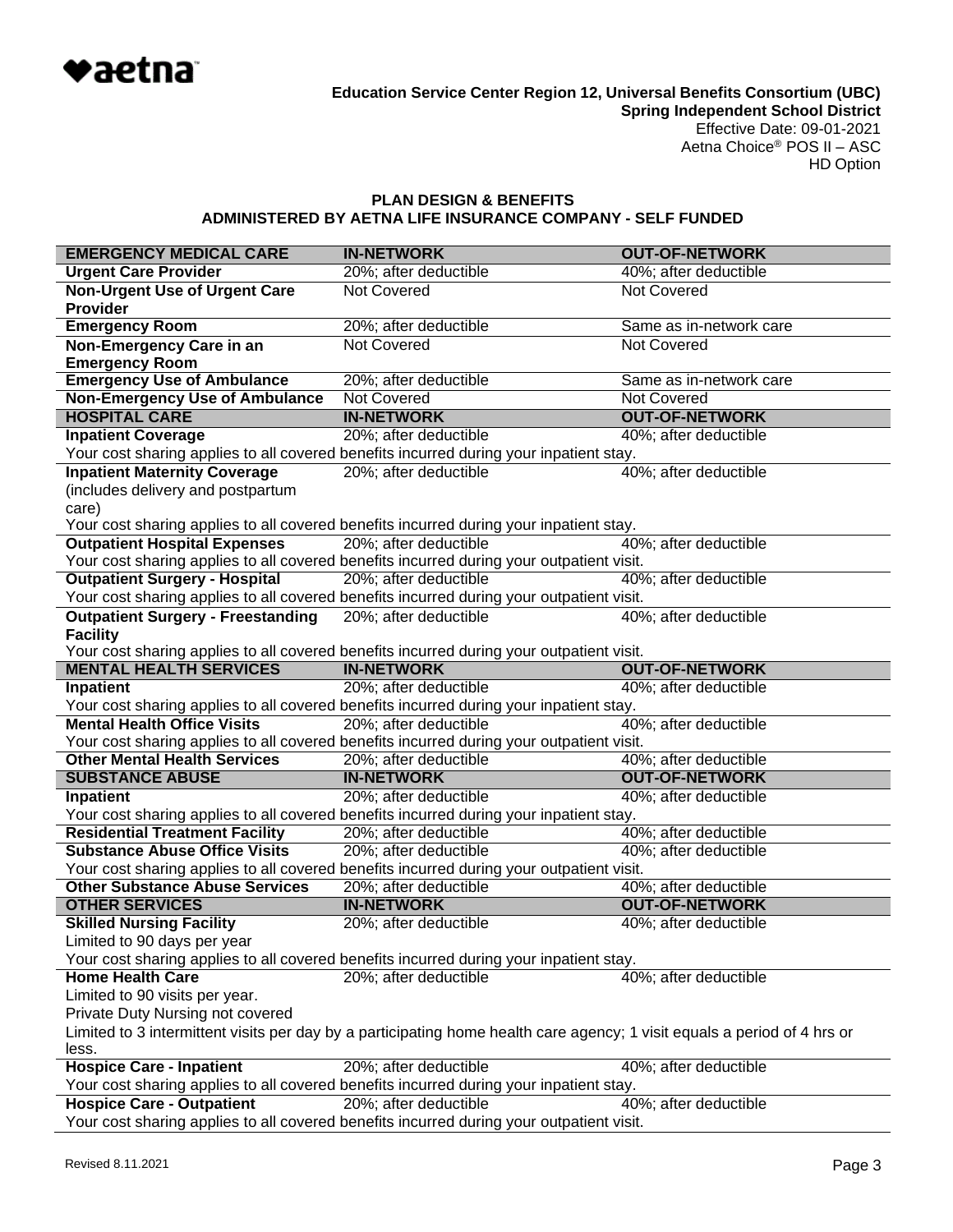

### **PLAN DESIGN & BENEFITS ADMINISTERED BY AETNA LIFE INSURANCE COMPANY - SELF FUNDED**

| <b>Private Duty Nursing</b>                                                     | <b>Not Covered</b>                   | <b>Not Covered</b>                 |  |
|---------------------------------------------------------------------------------|--------------------------------------|------------------------------------|--|
| <b>Spinal Manipulation Therapy</b>                                              | 20%; after deductible                | 40%; after deductible              |  |
| Limited to 20 visits per year                                                   |                                      |                                    |  |
| <b>Acupuncture</b><br>Limited to 20 visits per year                             | 20%; after deductible                | 40%; after deductible              |  |
| <b>Outpatient Short-Term</b><br><b>Rehabilitation</b>                           | 20%; after deductible                | 40%; after deductible              |  |
| Includes speech, physical, occupational therapy; limited to 100 visits per year |                                      |                                    |  |
| <b>Habilitative Physical Therapy</b>                                            | Refer to MBH Outpatient Mental       | Refer to MBH Outpatient Mental     |  |
|                                                                                 | Health All Other                     | Health All Other                   |  |
| <b>Habilitative Occupational Therapy</b>                                        | Refer to MBH Outpatient Mental       | Refer to MBH Outpatient Mental     |  |
|                                                                                 | Health All Other                     | Health All Other                   |  |
| <b>Habilitative Speech Therapy</b>                                              | Refer to MBH Outpatient Mental       | Refer to MBH Outpatient Mental     |  |
|                                                                                 | Health All Other                     | Health All Other                   |  |
| <b>Autism Behavioral Therapy</b>                                                | Refer to MBH Outpatient Mental       | Refer to MBH Outpatient Mental     |  |
|                                                                                 | Health                               | Health                             |  |
| Combined with outpatient mental health visits                                   |                                      |                                    |  |
| <b>Autism Applied Behavior Analysis</b>                                         | Refer to MBH Outpatient Mental       | Refer to MBH Outpatient Mental     |  |
|                                                                                 | <b>Health All Other</b>              | Health All Other                   |  |
| Covered same as any other Outpatient Mental Health All Other benefit            |                                      |                                    |  |
| <b>Autism Physical Therapy</b>                                                  | Refer to MBH Outpatient Mental       | Refer to MBH Outpatient Mental     |  |
|                                                                                 | Health All Other                     | Health All Other                   |  |
| <b>Autism Occupational Therapy</b>                                              | Refer to MBH Outpatient Mental       | Refer to MBH Outpatient Mental     |  |
|                                                                                 | Health All Other                     | Health All Other                   |  |
| <b>Autism Speech Therapy</b>                                                    | Refer to MBH Outpatient Mental       | Refer to MBH Outpatient Mental     |  |
|                                                                                 | Health All Other                     | Health All Other                   |  |
| <b>Durable Medical Equipment</b>                                                | 20%; after deductible                | 40%; after deductible              |  |
| <b>Hearing Aids</b>                                                             | 20%; after deductible                | 40%; after deductible              |  |
| Limited to \$2,000 every 3 years.                                               |                                      |                                    |  |
| Diabetic Supplies -- (if not covered                                            | Covered same as any other medical    | Covered same as any other medical  |  |
| under Pharmacy benefit)                                                         | expense.                             | expense.                           |  |
| <b>Affordable Care Act Mandated</b>                                             | Covered 100%; deductible waived      | Covered same as any other expense. |  |
| <b>Women's Contraceptives</b>                                                   |                                      |                                    |  |
| <b>Women's Contraceptive drugs and</b>                                          | Covered 100%; deductible waived      | Covered same as any other medical  |  |
| devices not obtainable at a                                                     |                                      | expense.                           |  |
| pharmacy                                                                        |                                      |                                    |  |
| <b>Infusion Therapy</b>                                                         | 20%; after deductible                | 40%; after deductible              |  |
| Administered in the home or                                                     |                                      |                                    |  |
| physician's office                                                              |                                      |                                    |  |
| <b>Infusion Therapy</b>                                                         | 20%; after deductible                | 40%; after deductible              |  |
| Administered in an outpatient hospital                                          |                                      |                                    |  |
| department or freestanding facility                                             |                                      |                                    |  |
| <b>Vision Eyewear</b>                                                           | Not Covered                          | <b>Not Covered</b>                 |  |
| <b>Transplants</b>                                                              | 20%; after deductible                | 40%; after deductible              |  |
|                                                                                 | Preferred coverage is provided at an |                                    |  |
|                                                                                 | IOE contracted facility only.        |                                    |  |
| <b>Bariatric Surgery</b>                                                        | 20%; after deductible                | Not Covered                        |  |
|                                                                                 |                                      |                                    |  |

Your cost sharing applies to all covered benefits incurred during your inpatient stay.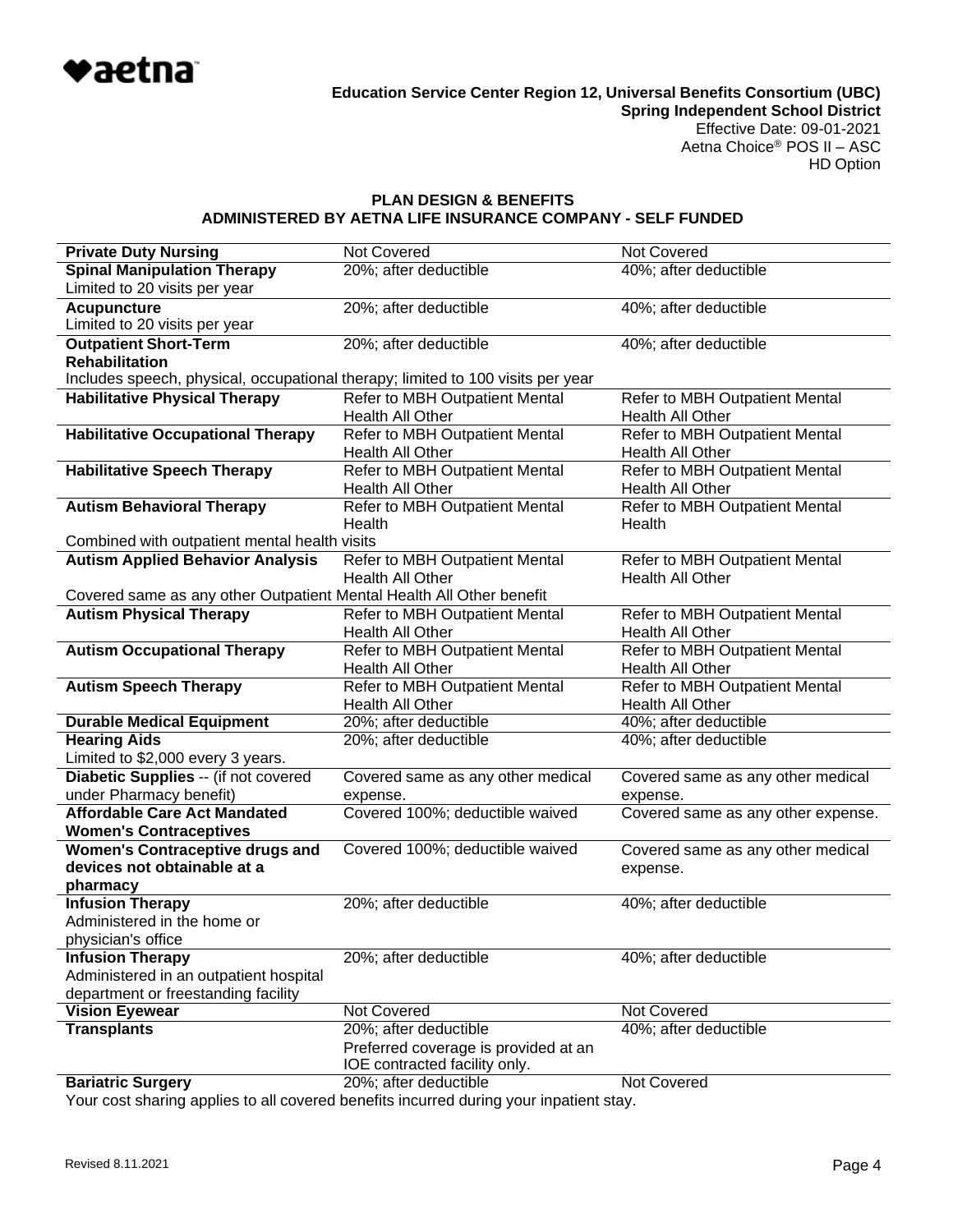

# **PLAN DESIGN & BENEFITS ADMINISTERED BY AETNA LIFE INSURANCE COMPANY - SELF FUNDED**

| <b>FAMILY PLANNING</b>                                                                                                                                                                                                               | <b>IN-NETWORK</b>                                                                                                         | <b>OUT-OF-NETWORK</b>             |  |
|--------------------------------------------------------------------------------------------------------------------------------------------------------------------------------------------------------------------------------------|---------------------------------------------------------------------------------------------------------------------------|-----------------------------------|--|
| <b>Infertility Treatment</b>                                                                                                                                                                                                         | Your cost sharing is based on the                                                                                         | Your cost sharing is based on the |  |
|                                                                                                                                                                                                                                      | type of service and where it is                                                                                           | type of service and where it is   |  |
| Diagnosis and treatment of the underlying medical condition only.                                                                                                                                                                    | performed                                                                                                                 | performed                         |  |
| <b>Comprehensive Infertility Services</b>                                                                                                                                                                                            | <b>Not Covered</b>                                                                                                        | <b>Not Covered</b>                |  |
| Artificial insemination and ovulation induction                                                                                                                                                                                      |                                                                                                                           |                                   |  |
| <b>Advanced Reproductive</b>                                                                                                                                                                                                         | Not Covered                                                                                                               | Not Covered                       |  |
| <b>Technology (ART)</b>                                                                                                                                                                                                              |                                                                                                                           |                                   |  |
|                                                                                                                                                                                                                                      | In-vitro fertilization (IVF), zygote intrafallopian transfer (ZIFT), gamete intrafallopian transfer (GIFT), cryopreserved |                                   |  |
| <b>Vasectomy</b>                                                                                                                                                                                                                     | embryo transfers, intracytoplasmic sperm injection (ICSI), or ovum microsurgery<br>Covered 100%; after deductible         | 40%; after deductible             |  |
| <b>Tubal Ligation</b>                                                                                                                                                                                                                | Covered 100%; deductible waived                                                                                           | 40%; after deductible             |  |
| Exclude copay differential from applying to Coinsurance Limit                                                                                                                                                                        |                                                                                                                           |                                   |  |
| <b>GENERAL PROVISIONS</b>                                                                                                                                                                                                            |                                                                                                                           |                                   |  |
| <b>Dependents Eligibility</b>                                                                                                                                                                                                        | Spouse, children from birth to age 26 regardless of student status.                                                       |                                   |  |
|                                                                                                                                                                                                                                      | Plans are provided by: Aetna Life Insurance Company. While this material is believed to be accurate as of                 |                                   |  |
| the production date, it is subject to change.                                                                                                                                                                                        |                                                                                                                           |                                   |  |
|                                                                                                                                                                                                                                      | Health benefits and health insurance plans contain exclusions and limitations. Not all health services are covered.       |                                   |  |
|                                                                                                                                                                                                                                      | See plan documents for a complete description of benefits, exclusions, limitations and conditions of coverage. Plan       |                                   |  |
|                                                                                                                                                                                                                                      | features and availability may vary by location and are subject to change. Providers are independent contractors and       |                                   |  |
|                                                                                                                                                                                                                                      | are not our agents. Provider participation may change without notice. We do not provide care or guarantee access to       |                                   |  |
| health services.                                                                                                                                                                                                                     |                                                                                                                           |                                   |  |
| The following is a list of services and supplies that are <i>generally</i> not covered. However, your plan documents may                                                                                                             |                                                                                                                           |                                   |  |
| contain exceptions to this list based on state mandates or the plan design or rider(s) purchased by your employer.<br>• All medical and hospital services not specifically covered in, or which are limited or excluded by your plan |                                                                                                                           |                                   |  |
| documents.                                                                                                                                                                                                                           |                                                                                                                           |                                   |  |
| • Cosmetic surgery, including breast reduction.                                                                                                                                                                                      |                                                                                                                           |                                   |  |
| • Custodial care.                                                                                                                                                                                                                    |                                                                                                                           |                                   |  |
| • Dental care and dental X-rays.                                                                                                                                                                                                     |                                                                                                                           |                                   |  |
| • Donor egg retrieval                                                                                                                                                                                                                |                                                                                                                           |                                   |  |
| • Experimental and investigational procedures, except for coverage for medically necessary routine patient care costs                                                                                                                |                                                                                                                           |                                   |  |
| for members participating in a cancer clinical trial.                                                                                                                                                                                |                                                                                                                           |                                   |  |
| • Home births                                                                                                                                                                                                                        | . Immunizations for travel or work, except where medically necessary or indicated.                                        |                                   |  |
|                                                                                                                                                                                                                                      | . Implantable drugs and certain injectable drugs including injectable infertility drugs.                                  |                                   |  |
|                                                                                                                                                                                                                                      |                                                                                                                           |                                   |  |
| · Infertility services, including artificial insemination and advanced reproductive technologies such as IVF, ZIFT, GIFT,<br>ICSI and other related services, unless specifically listed as covered in your plan documents.          |                                                                                                                           |                                   |  |
| • Long-term rehabilitation therapy.                                                                                                                                                                                                  |                                                                                                                           |                                   |  |
| . Non-medically necessary services or supplies.                                                                                                                                                                                      |                                                                                                                           |                                   |  |
| • Outpatient prescription drugs (except for treatment of diabetes), unless covered by a prescription plan rider and over-                                                                                                            |                                                                                                                           |                                   |  |
| the-counter medications (except as provided in a hospital) and supplies.                                                                                                                                                             |                                                                                                                           |                                   |  |
| • Radial keratotomy or related procedures.                                                                                                                                                                                           |                                                                                                                           |                                   |  |
| • Reversal of sterilization.                                                                                                                                                                                                         |                                                                                                                           |                                   |  |
| • Services for the treatment of sexual dysfunction/enhancement, including therapy, supplies or counseling or                                                                                                                         |                                                                                                                           |                                   |  |
| prescription drugs.                                                                                                                                                                                                                  |                                                                                                                           |                                   |  |

• Special duty nursing.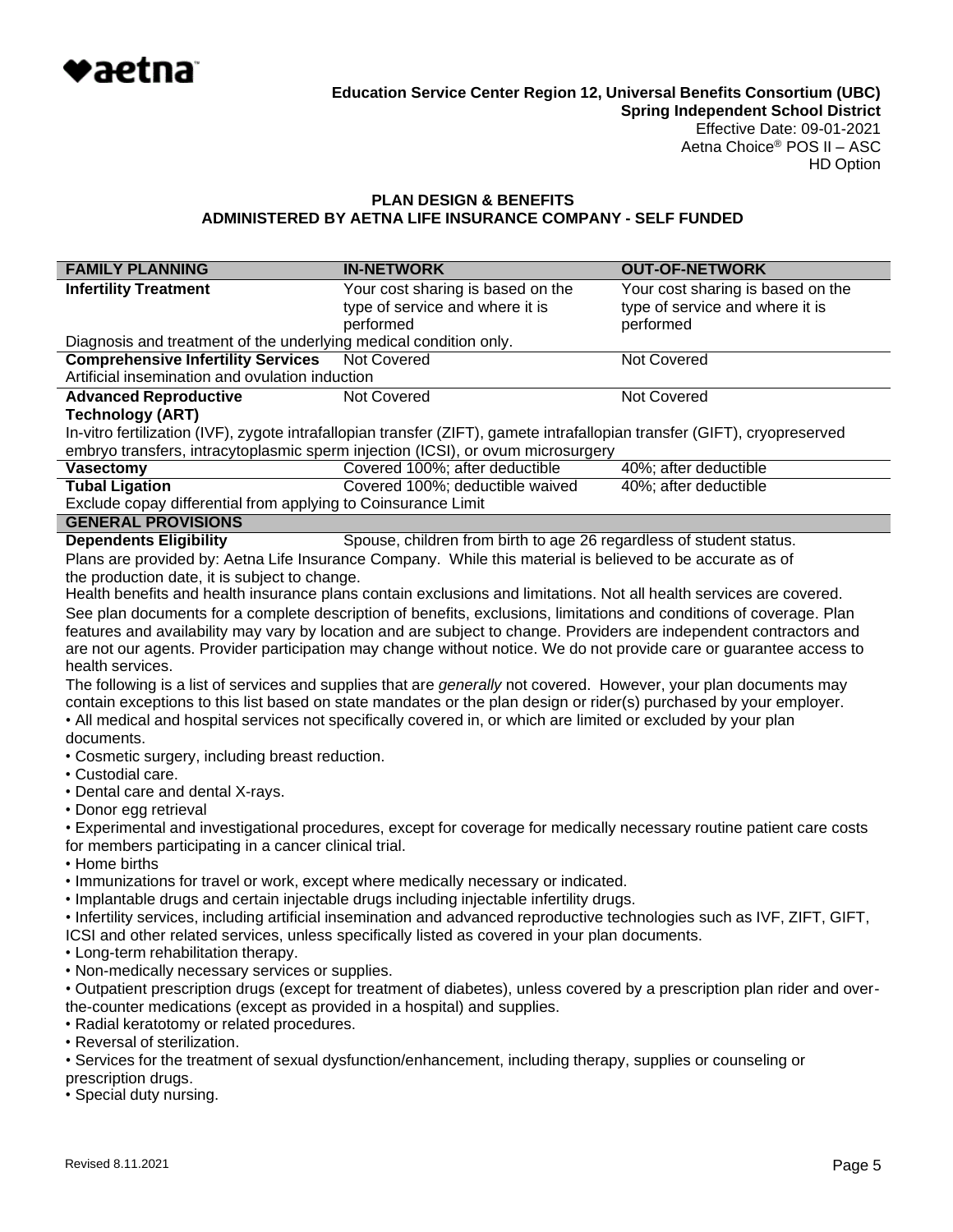

HD Option

# **PLAN DESIGN & BENEFITS ADMINISTERED BY AETNA LIFE INSURANCE COMPANY - SELF FUNDED**

• Therapy or rehabilitation other than those listed as covered.

• Weight control services including surgical procedures, medical treatments, weight control/loss programs, dietary regimens and supplements, appetite suppressants and other medications; food or food supplements, exercise programs, exercise or other equipment; and other services and supplies that are primarily intended to control weight or treat obesity, including Morbid Obesity, or for the purpose of weight reduction, regardless of the existence of comorbid conditions.

Aetna, or its affiliate(s) receives rebates from drug manufacturers that may be taken into account in determining Aetna's Preferred Drug List. Rebates may reduce the amount a member pays the pharmacy for covered prescriptions. CVS Caremark ® Mail Service Pharmacy refers to CVS Caremark ® Mail Service Pharmacy, a licensed pharmacy subsidiary of Aetna Inc., that operates through mail order. The charges that Aetna negotiates with CVS Caremark ® Mail Service Pharmacy may be higher than the cost they pay for the drugs and the cost of the mail order pharmacy services they provide. For these purposes, the pharmacy's cost of purchasing drugs takes into account discounts, credits and other amounts that they may receive from wholesalers, manufacturers, suppliers and distributors. In case of emergency, call 911 or your local emergency hotline, or go directly to an emergency care facility. Translation of the material into another language may be available. Please call Member Services at **1-888-982-3862.** Puede estar disponible la traduccion de este material en otro idioma. Por favor llame a Servicios al Miembro al **1-888- 982-3862.**

Plan features and availability may vary by location and group size.

For more information about Aetna plans, refer to **[www.aetna.com.](http://www.aetna.com/)**

Aetna and MinuteClinic, LLC (which either operates or provides certain management support services to MinuteClinicbranded walk-in clinics) are both within the CVS Health family. © 2016 Aetna Inc.

#### **Texas**

All contract state benefits shown above will match for this ancillary state.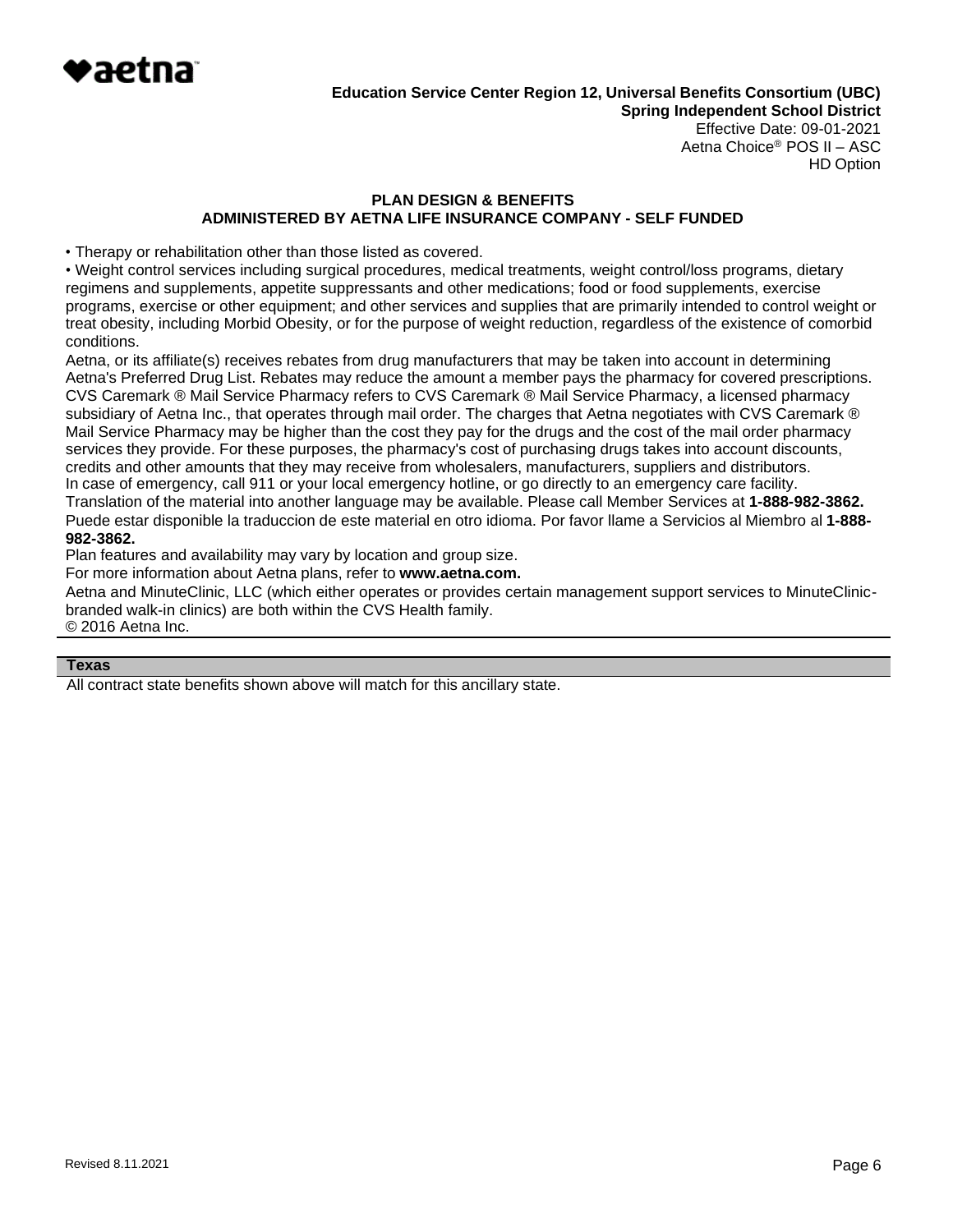# **PHARMACY BENEFIT**

Prescription drug charges are payable only through the Plan's Pharmacy Benefit Manager (PBM) program, which program is sponsored in conjunction with and is an integral part of this Plan. **The Pharmacy Benefit Manager (PBM) will provide separate information for details regarding Network pharmacies and Specialty Drugs upon enrollment for coverage under this Plan.**

**Generic Preferred - Member Choice (DAW2)** - If the Physician does not prescribe "Dispense as Written" (DAW), and there is a generic alternative for the prescription drug, and the Covered Person chooses a brand name instead, the Covered Person must pay the difference in cost between the generic and brand name medication plus the applicable brand Copayment amount.

### **There is no coordination of benefits for Pharmacy Benefits.**

## COST SHARING PROVISIONS - ALL OPTIONS

|--|

#### **Out-of-Pocket Maximum Combined Medical/Pharmacy**

Pharmacy Copayments do not serve to satisfy the Medical Benefits Deductible. Pharmacy Copayments apply as stated below. The Out-of-Pocket Maximum combined Medical/Pharmacy applies to all prescriptions and includes Pharmacy Copayments paid by the Covered Person. Pharmacy Benefits are payable at 100% after satisfaction of the Out-of-Pocket Maximum for the remainder of the Benefit Period.

| <b>Copayment per Prescription</b>     |                                                  |                                           |                                          |                                              |
|---------------------------------------|--------------------------------------------------|-------------------------------------------|------------------------------------------|----------------------------------------------|
| <b>Drug Type</b>                      | <b>Retail PBM Network</b><br>$(30 \text{ days})$ | <b>Retail PBM</b><br>Network (90<br>days) | <b>Mail Order</b><br>$(90 \text{ days})$ | <b>Specialty Drug</b><br>$(30 \text{ days})$ |
| Generic                               | \$0                                              | \$0                                       | \$0                                      | 50% up to<br>\$1,500 Max.                    |
| Brand (Preferred or<br>Non-Preferred) | 30%                                              | \$90                                      | \$90                                     | 50% up to<br>\$1,500 Max.                    |

The following are payable at 100% and are not subject to any Deductible or Copayment:

- 1. Prescribed generic contraceptives or brand if generic is unavailable.
- 2. Smoking cessation products prescribed by a Physician or Licensed Health Care Provider.
- 3. Over-the-counter (OTC) medications only when prescribed by a Physician or Licensed Health Care Provider, and only if listed as an A or B recommendation as a Preventive Service covered under the Affordable Care Act which can be viewed at: [https://www.healthcare.gov/coverage/preventive-care-benefits/.](http://www.healthcare.gov/coverage/preventive-care-benefits/)
- 4. School Clinics with Clinic Providers (complete list provided by PBM).
- 5. Statins (complete list provided by PBM).
- 6. Immunizations/Vaccines/Toxoids (complete list provided by PBM).